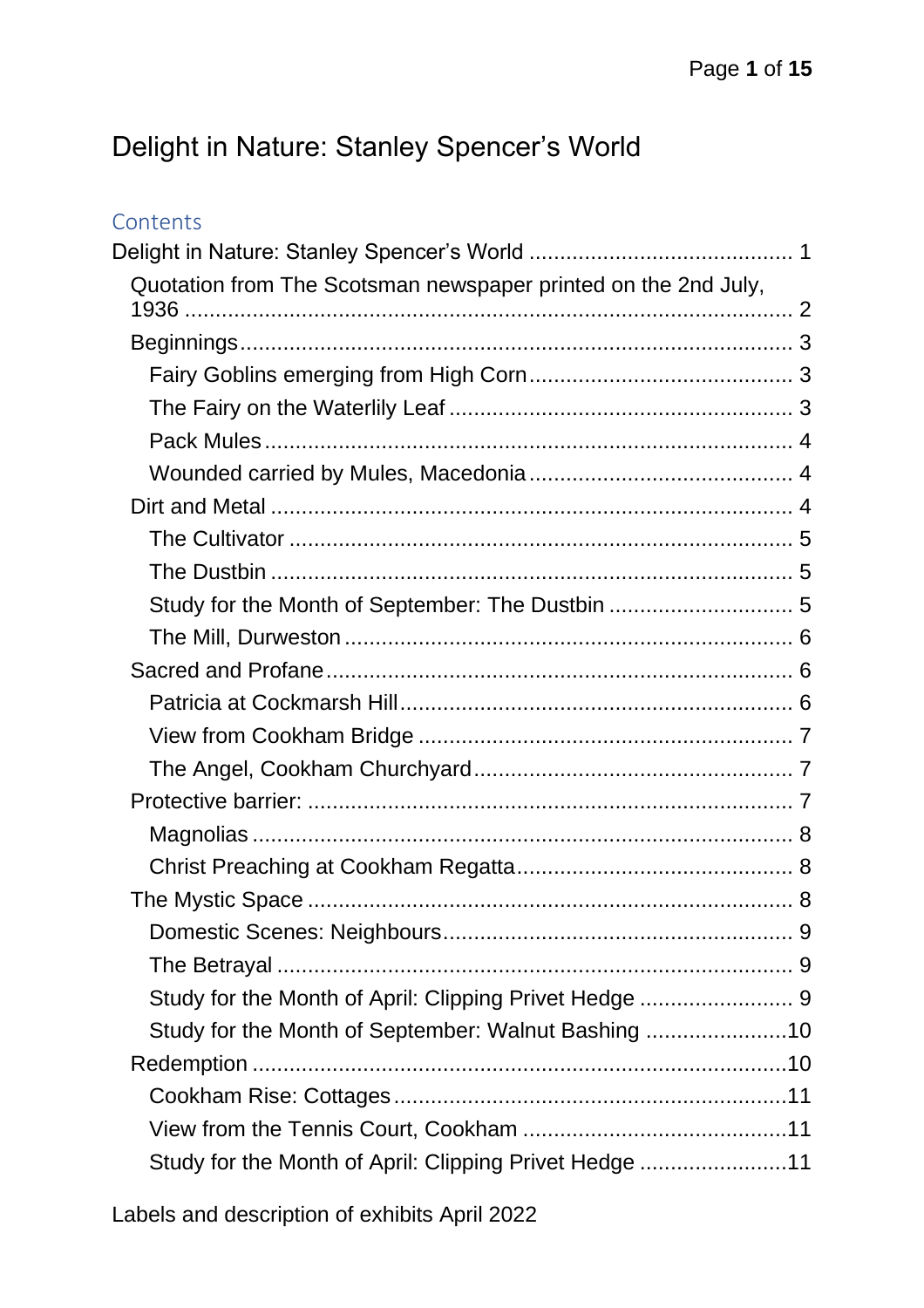| The Foreshore at Whitehouse, Northern Ireland 195213                      |  |
|---------------------------------------------------------------------------|--|
| Clear acrylic display cabinet located at the top the stairs on the right- |  |
|                                                                           |  |
|                                                                           |  |
|                                                                           |  |
|                                                                           |  |
| Photographs of Stanley Spencer. Photographer John Neal14                  |  |
| Clear acrylic display cabinet is located on the Mezzanine Floor to the    |  |
|                                                                           |  |

<span id="page-1-0"></span>Quotation from The Scotsman newspaper printed on the 2nd July, 1936

"Spencer paints landscape as they [the Pre-Raphaelites] did ….with the same prodigious delight in all the facts of nature for their own sake. He loves to paint nettles and grasses leaf by leaf, blade by blade, as they did. He loves it all too much to leave anything out."

The natural world was an intrinsic part of Stanley Spencer's (1894-1956) artistic vision. The topography of Cookham, as well as its flora and fauna were at the core of his practice. In his writings he did not distinguish between the practice of landscape and still life painting; for him the two were indistinguishable. Stanley complained that some of his landscapes were 'pot boilers' – easily saleable works that helped him survive financially – but in reality his study of nature informed and became a part of his figurative work. Not only were landscapes and still-lifes painted with exquisite detail, but they were also expressions of his spiritual vision of the world.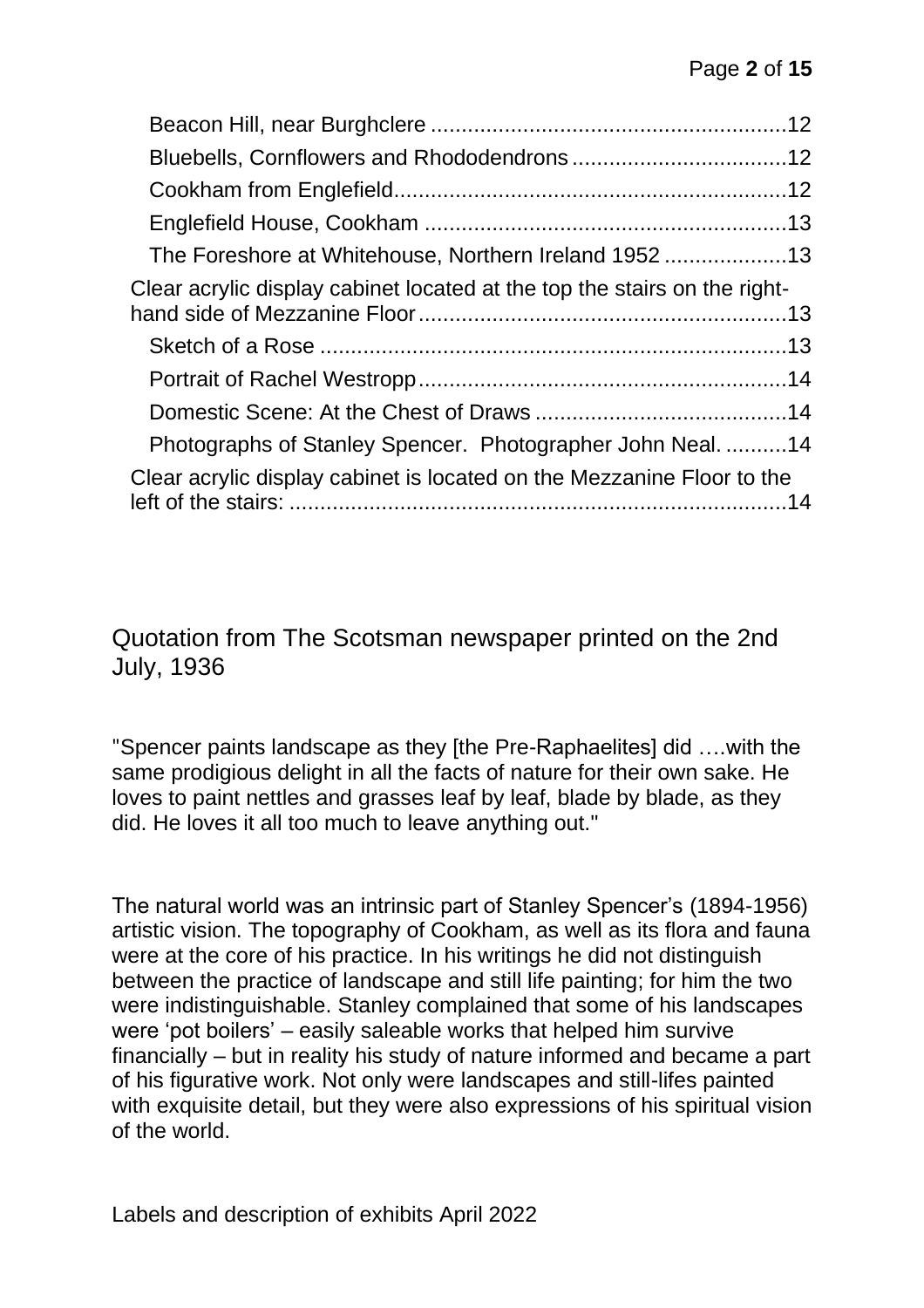This exhibition will demonstrate how the natural world and the everyday were unified with Spencer's artistic practice: how rubbish became something beautiful; suburban spaces were considered places for mysterious, heavenly happenings; and how the sacred co-existed with the profane.

### <span id="page-2-0"></span>**Beginnings**

From any early age Spencer found inspiration 'sitting among the hollyhocks and runner beans'. One of his earliest works titled, Fairy Goblins emerging from High Corn, shows how he revelled in the beauty of his local environment and used it to complement his imaginative work.

Cookham was essential to Spencer's artistic vision and emotional stability. When he was posted to Macedonia during the Great War, he marvelled at the rugged landscape there, the craggy rock faces often appearing in works after his return home. His letters home, however, demonstrate how much he missed Cookham. He described in great detail the plants and trees in the garden at his home, Fernlea, which later came to feature in many of his paintings.

#### <span id="page-2-1"></span>Fairy Goblins emerging from High Corn

c.1906 pen and ink on paper, 501 x 433 mm. signed, bottom right, *S. Spencer* private collection, on long term loan to the Stanley Spencer Gallery

The young artist (aged around 15) has used wispy striations and cross hatching to capture the movement of corn and poppies in the field, the form of which is echoed by the willowy fairies in pointed hats. Spencer has tentatively captured a rabbit shooting into his burrow as the fairies approach. The scene is evocative of children's book illustrations that were a long-lasting influence on Spencer.

### <span id="page-2-2"></span>The Fairy on the Waterlily Leaf

c.1909 pen and ink on paper, 41.5 x 32 cm.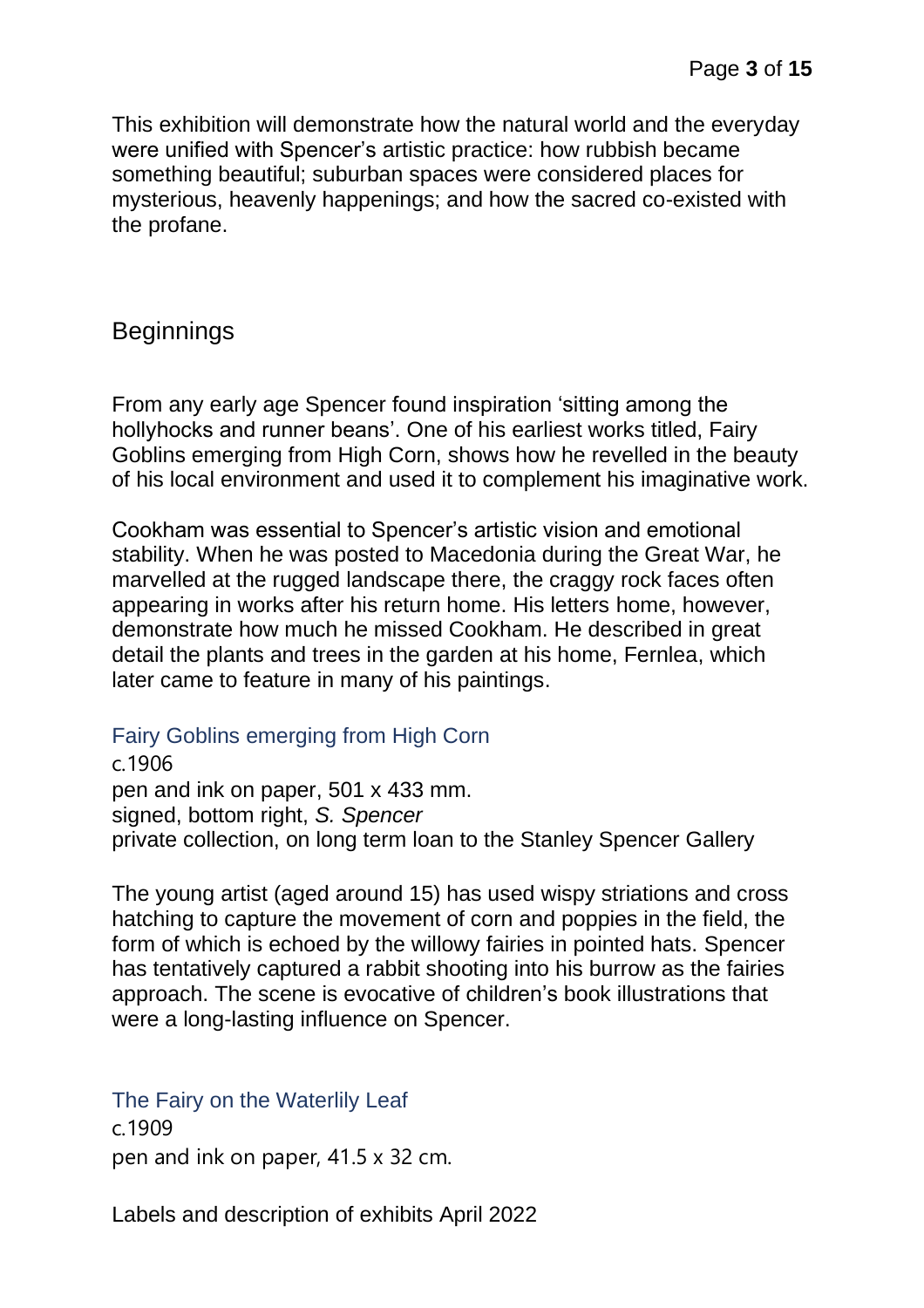bequeathed by Ruth, Lady Gollancz, 1973

The Cookham landscape, with Strand Castle (now demolished) provides the setting for this scene. Spencer combined cross-hatched shading with a pared down linear style to evoke the textures of wheat, grass, sand, leaf and ripples of water. The two figures are effectively bound within their own enclosed space, by a wall of wheat and a tree, a device that Spencer used frequently not only as a pictorial device, but also to evoke mythical boundaries.

#### <span id="page-3-0"></span>Pack Mules

1918-19 pencil, pen and ink and wash on paper, 447 x 467 mm. acquired in memory of Tessa Sidey, with assistance from her bequest, 2012

#### <span id="page-3-1"></span>Wounded carried by Mules, Macedonia

1918-1919 pencil, pen & ink and wash on paper, 492 x 390 mm. acquired in memory of Tessa Sidney, with assistance from her bequest, 2012

Travelling to Salonika during the Great War, Spencer likened his journey to that of Odysseus and revelled in the spectacular landscapes that unfolded before him. Spencer was also transfixed by the mountainous gorges which made 'huge dock-leaf shapes'. These dramatic fissures came to feature in his post war work such as the 1921 *Crucifixion*, with Christ's cross pitted into a rocky crevasse.

### <span id="page-3-2"></span>Dirt and Metal

Cookham had always been Spencer's 'holy suburb', a place where landscape served to give context to visionary happenings, but after the Great War this association assumed a more profound resonance. Landscape became a form of pastoral redemption. Quite often he included unexpected - or what were conventionally considered uglyobjects. For him, the lowly and real had spiritual meaning. This matterof-fact representation of the world shared characteristics with the movement in 1920s Germany known as New Objectivity. Equal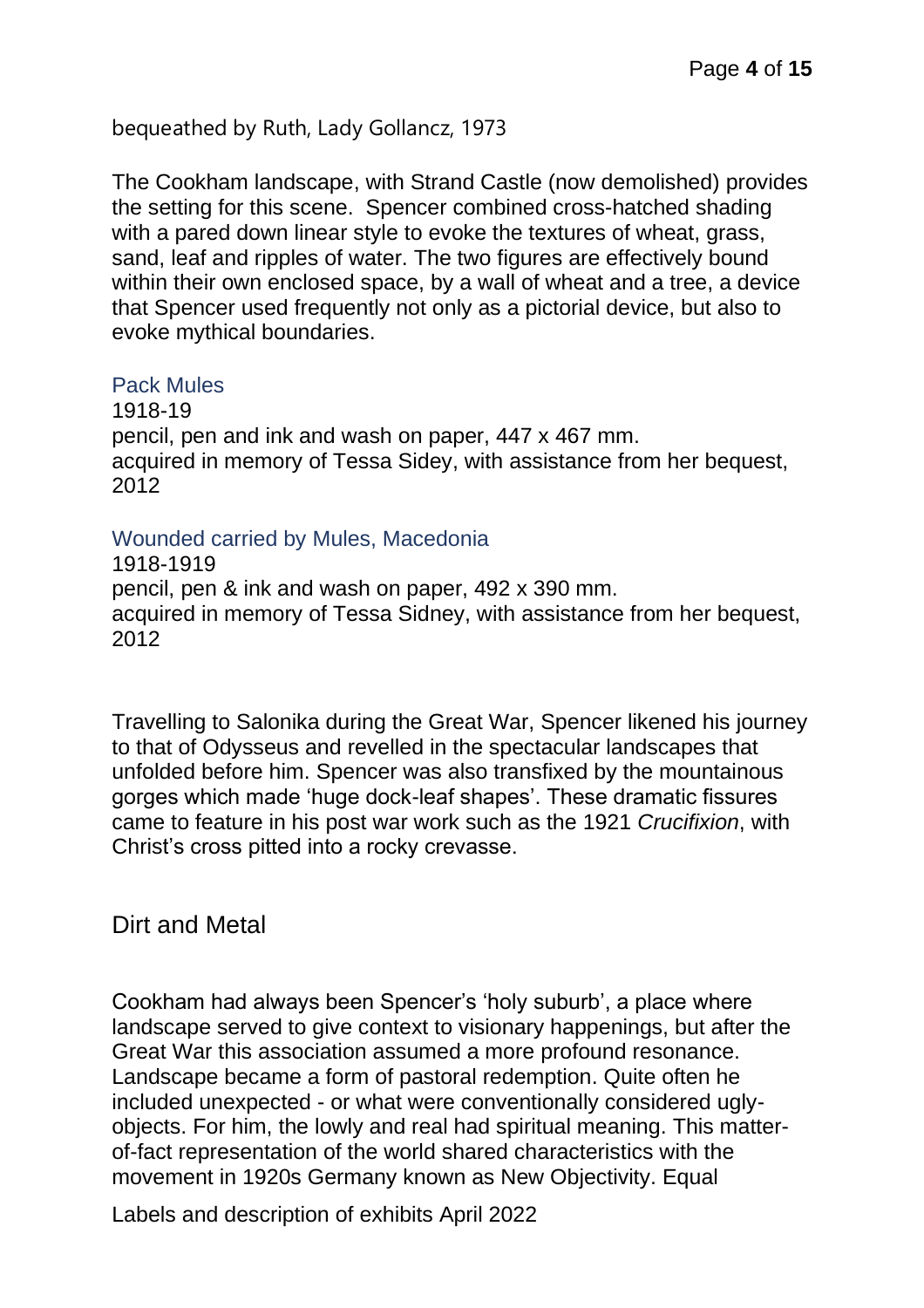prominence was given to what was perceived to be both beautiful and ugly, although Spencer did not share the satirical outlook of his German counterparts. In this way, discarded metal, machinery and even a dustbin became objects of mystery and veneration.

#### <span id="page-4-0"></span>The Cultivator

1927 oil on canvas, 44 x 59 cm. Lynda Grier Collection, Lady Margaret Hall, Oxford

Spencer wrote how this 'big iron hay machine' provided a 'pleasing contrast with the lush long grass and flowers in which it is half hidden.' The picture was painted in Oxfordshire, whilst the Spencer brothers were staying with the patroness Ottoline Morrell, at Garsington. It expresses the artist's own philosophy in its elevation of the mundane or discarded into something of spiritual and aesthetic significance.

#### <span id="page-4-1"></span>The Dustbin

1956 oil on canvas, 76.2 x 50.8 cm. Royal Academy of Arts

From an early age, dustbins and rubbish had played an important part in Spencer's consciousness. The painting sums up Spencer's reverence for the everyday, the mundane, and even the discarded. The act of throwing away dead flowers from a vase has been elevated to something ritualistic and mysterious. We cannot see the woman's face, but she is absorbed in contemplation of this sacred act.

### <span id="page-4-2"></span>Study for the Month of September: The Dustbin

1926 49.5 x 38.1 cm. Pen on paper Private collection on long term loan to the Stanley Spencer Gallery

In 1926 Spencer was commissioned to illustrate a commercial almanack, using recollections of his childhood and life in Cookham. *The Dustbin* was copied exactly from the design for September. This drawing was acquired by Spencer's lawyer and patron, Wilfred Evill, so when the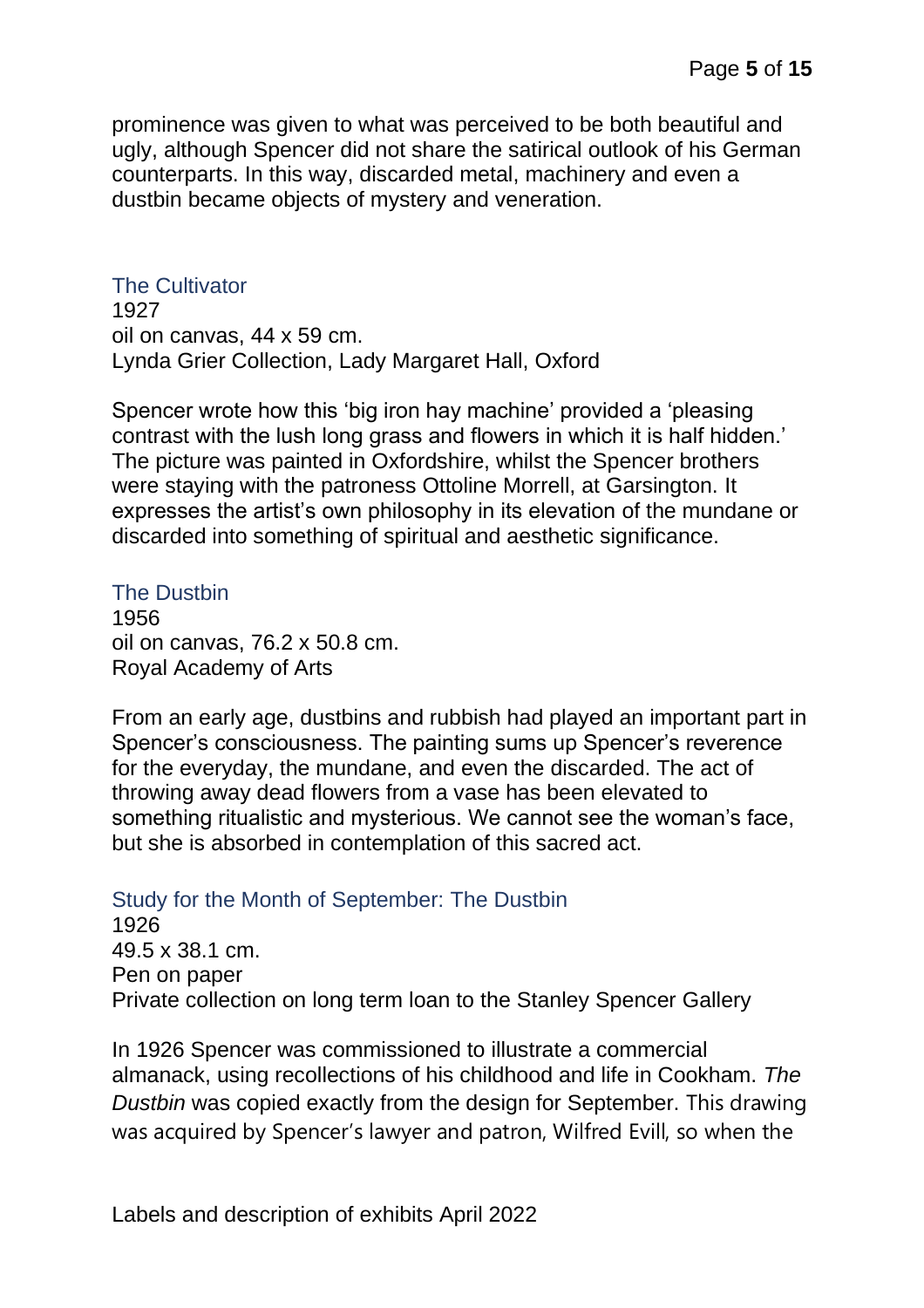artist came to paint the version in oil some thirty years later, he worked from a squared-up illustration in the printed Almanac.

<span id="page-5-0"></span>The Mill, Durweston 1920 oil on canvas, 40.5 x 50.8 cm. private collection, on long term loan to the Stanley Spencer Gallery

*The Mill* was one of nine landscapes painted outdoors in Dorset shortly after Spencer's return from war. The swathe of rusting mill-race machinery across the foreground of the picture contrasts happily with the soft pink of the masonry, heightened by abstract casts of light. Spencer later wrote about how the pattern of the small windows appealed to him.

### <span id="page-5-1"></span>Sacred and Profane

Cookham was an earthly paradise for Spencer. As such it became an essential part of his relationships and also his faith. His obsession with Patricia Preece (who was to become his second wife) coincided with his return to Cookham in 1932, on the completion of his war murals at Burghclere. Spencer embarked on a life-long but never-fulfilled project to decorate a chapel (called the Church House, or Church of Me), which commemorated his loves, including his first wife, Hilda Carline, and life, set in the context of Cookham.

Spencer's conventional faith in a Christian God was shattered after the war. His faith became more personal, and more diverse, with a particular nod to Eastern philosophy. Biblical and Christian images continued to be an important part of his artistic practice and were often fused into the Cookham landscape.

<span id="page-5-2"></span>Patricia at Cockmarsh Hill 1935 oil on canvas, 76 x 51 cm. private collection, on loan term loan to the Stanley Spencer Gallery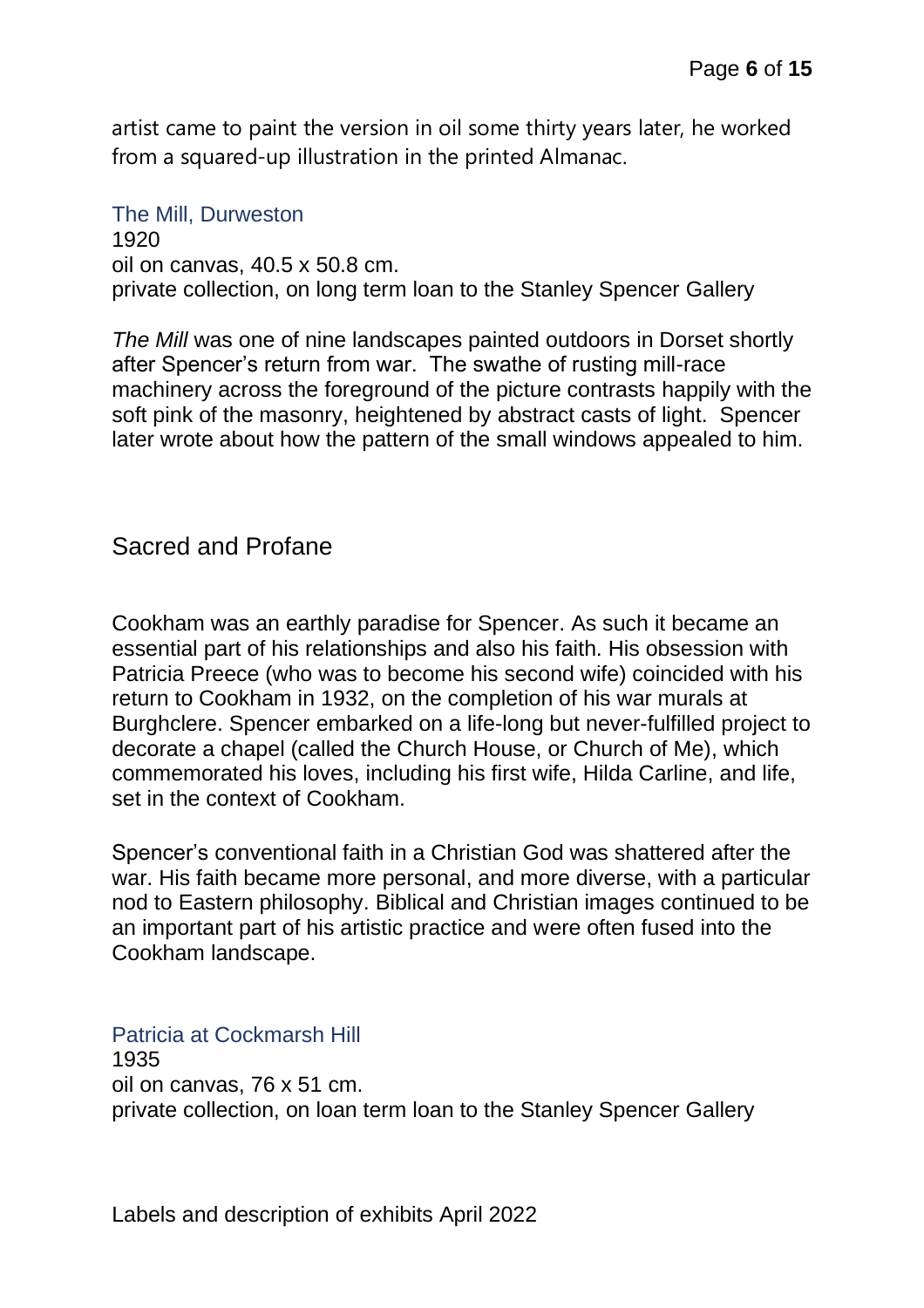The Cookham landscape became an expression of Spencer's obsession with Patricia Preece, an artist who was later to become his second wife. He had met Patricia at a teashop in Cookham in 1929. The artist felt a reconciliation of 'old feelings' for Cookham and 'new feelings' of exaltation in Patricia who personified his 'new sexual ideals'. Cockmarsh is a site of historical and scientific interest, with Bronze Age burial mounds and rich botany. He wrote about how the diamonds and amethysts around her neck chimed with the purple thistles in the meadow around her.

#### <span id="page-6-0"></span>View from Cookham Bridge

1936 oil on canvas, 71 x 94 cm. accepted by H.M. Government in lieu of tax and allocated to the Stanley Spencer Gallery, 2003

Spencer considered the river a vehicle for spiritual feelings and happenings. The tower of Holy Trinity church can be seen in the background. The sharp cut of the towpath along the Thames, the stack of brightly coloured punts radiating in the foreground, and the impressionistic pools of water demonstrate Spencer's ability to transform landscape into a dynamic artistic vision.

#### <span id="page-6-1"></span>The Angel, Cookham Churchyard

c.1936-7 oil on canvas, 70 x 50.8 cm. private collection, on long term loan to the Stanley Spencer Gallery

*The Angel* is almost monochrome, save the muted tones of the church's brick roof and an almost-frame of leaves and pine needles. The contrast of texture between the church, the smooth surface of the statue (save the merest hint of green lichen on the sleeve), and the void of sky is a masterful essay in balance.

<span id="page-6-2"></span>Protective barrier:

The next painting isn't glazed. There are therefore two metal posts with a canvas band between them approximately one foot In front of the next painting to ensure visitors do not accidently touch the painting.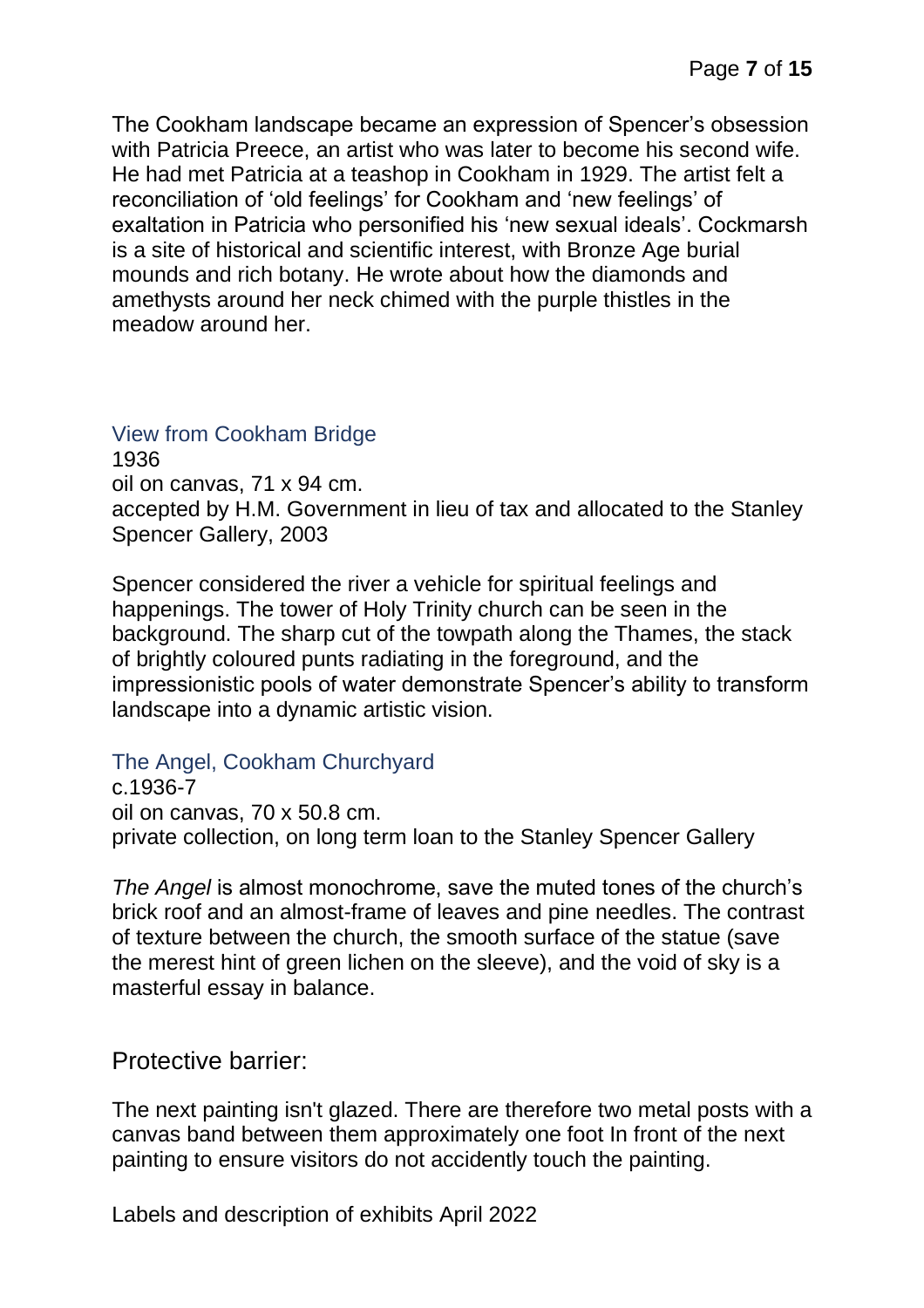<span id="page-7-0"></span>**Magnolias** 1938 oil on canvas, 56 x 66 cm. private collection

The beauty of this image belies the personal anguish that Spencer was experiencing at that time; he had been divorced by Hilda, and had separated from his second, Patricia, who had effectively evicted him from his own home. Only months later he went into self-imposed exile at Adelaide Road in London, where he painted the *Christ in the Wilderness* series. His rent was paid for by the M.P., Malcolm Macdonald, who had bought this picture soon after its completion.

#### <span id="page-7-1"></span>Christ Preaching at Cookham Regatta 1952-9 oil and pencil on canvas, 205.7 x 535.9 cm. private collection, on long term loan to the Stanley Spencer Gallery

This work, unfinished on Spencer's death, places Christ at the heart of Cookham regatta, a highlight of the village year. It was destined to be the central picture in the river aisle of the Church House project. For him, the river was a 'holy of holies', bound up with life, love and art. Christ sits in a basket chair, dramatically lunging forward as he preaches to the villagers.

<span id="page-7-2"></span>The Mystic Space

Walls and boundaries often appear in Spencer's work, often with figures peering over, from one mysterious space into another. Spencer spoke of his 'over the wall feeling', which was not just something connected to spiritual happenings, or the metaphysical, but it was also about childlike wonder. He also equated an 'over the wallish feeling' with trying to get to know the inner feelings of his first wife, Hilda.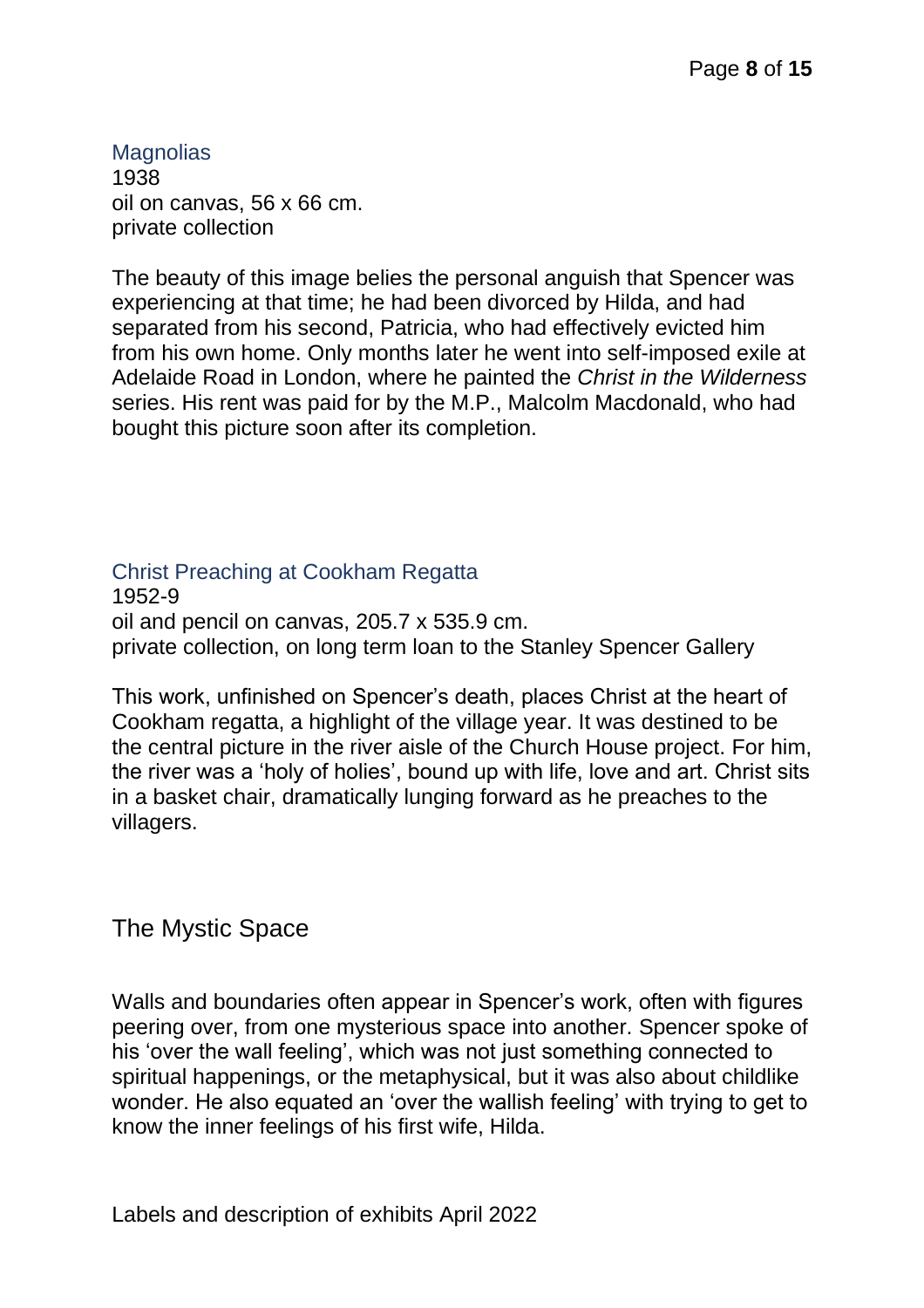He used the device in religious and landscape painting alike. In his religious paintings, walls are not only a useful compositional device, but they also served to separate time and action, the seen and the unseen. Spencer also enjoyed painting the iron railings separating domestic gardens in Cookham. The architect Clough Williams-Ellis, who wrote against the overdevelopment of modern Britain, described railings and fences as 'cages'. For Spencer they were a positive addition to the landscape. For him they represented safe, cosy spaces, destined for divine happenings.

<span id="page-8-0"></span>Domestic Scenes: Neighbours 1936 oil on canvas, 76.2 x 50.8 cm. Barbara Karmel Bequest, 1995

Spencer's sister, Annie, receives a gift of tulips from her cousin next door. Fernlea, Spencer's childhood home, and Belmont (the house next door) were built by his grandfather for his sons. Spencer compared the 'next door' feeling to Heaven; and – moreover - he considered his wellto-do cousins' home 'rather swell'. Boundaries or the separations of space were important to him and he noted the 'different feelings' evoked by the two gardens.

#### <span id="page-8-1"></span>The Betrayal 1919 oil on canvas, 39.5 x 50.5 acquired with assistance from the MGC/V&A Fund, 1984

Christ's arrest in the Garden of Gethsemane here takes place in Cookham, in the back garden of Fernlea and The Nest in Cookham High Street, behind Spencer's school room. The scene is divided horizontally by a wall, over which the disciples peer. It provides a useful compositional backdrop and at the same time separates the earthly presence of the disciples from the religious happenings in the foreground.

<span id="page-8-2"></span>Study for the Month of April: Clipping Privet Hedge 1926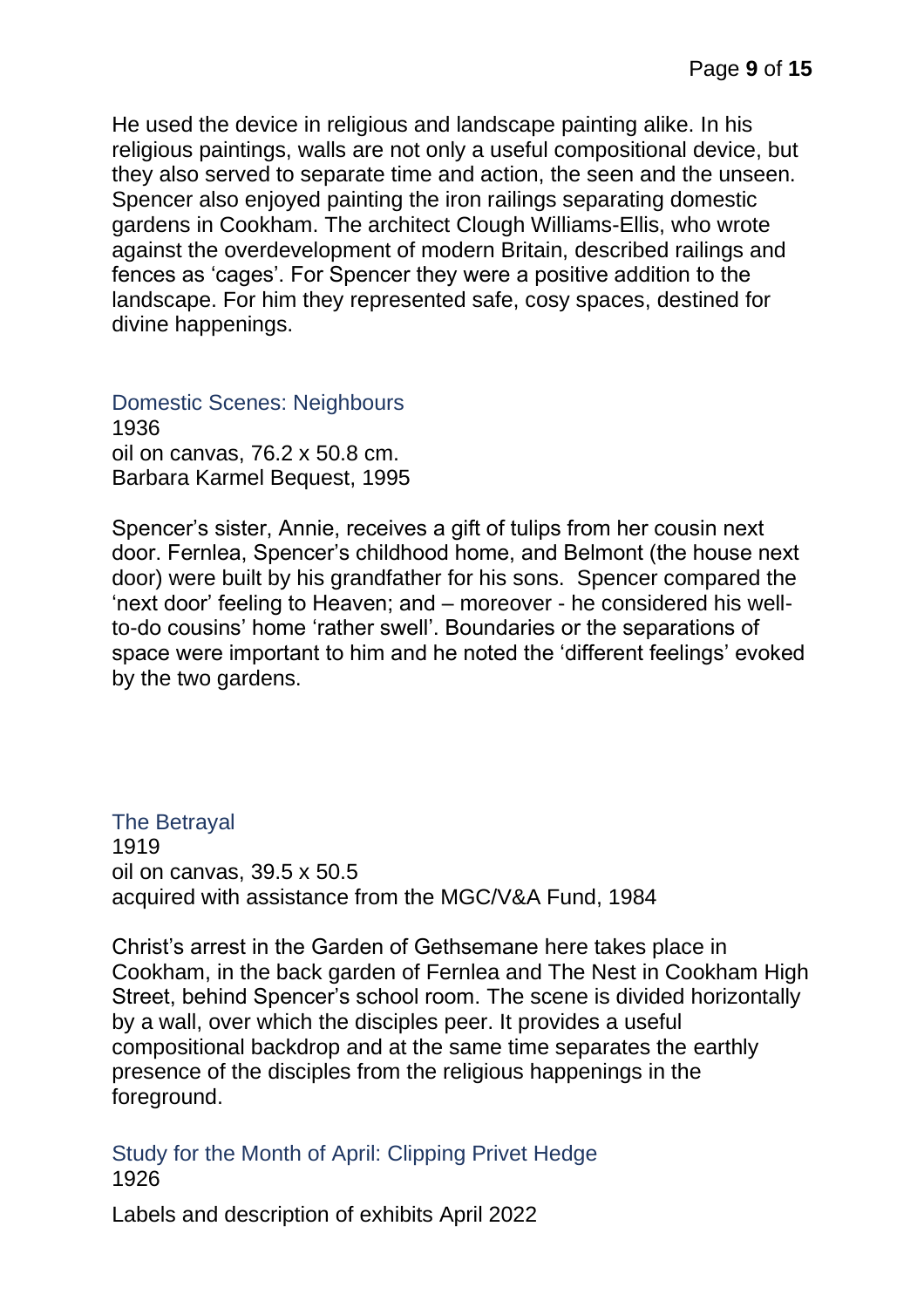pen and ink on paper, 26.7 x 38.7 cm. inscribed 'April' *recto*: Study for the Month of April: Neighbours Barbara Karmel bequest, 1995

In this preparatory sketch for the Almanack, Spencer's brother Sydney is shown clipping the hedge in front of their family home. Spencer found the small front gardens in Cookham, separated by railings, fences and hedges, cosy and magical spaces. Even in pen and ink, Spencer has beautifully described the contrasting textures of metal and brick, along with the voluminous mound of leaves piled into the wheelbarrow.

### <span id="page-9-0"></span>Study for the Month of September: Walnut Bashing 1926 pen and ink on paper, 590 x 504 cm.

Stanley Spencer Gallery

The Spencer boys are shown picking walnuts from the tree at the end of their garden In a letter from Salonika, Spencer reminisced about his garden saying:

'where rises a big Walnut tree which spreads out over our garden …….. but I am more particularly looking at the yew tree which is framed by the Walnut tree forming the background. This fir tree has many apertures, openings etc. which greatly excites my imagination. They all seem holy and secret.' [sic]

### <span id="page-9-1"></span>Redemption

Post War, Spencer's life failed to settle back into the idyllic rhythm he had known in Cookham as a child and young man. He reconciled himself with the horrors of war through his art, notably at Sandham Memorial Chapel. Landscape and nature provided important and symbolic backdrops for his images there. During his time off, he took respite in painting the landscape around him.

In the 1930s, Spencer's emotional life became the scourge of his middle age. His divorce from Hilda Carline, marriage to Patricia Preece, and their immediate separation scarred him emotionally and financially.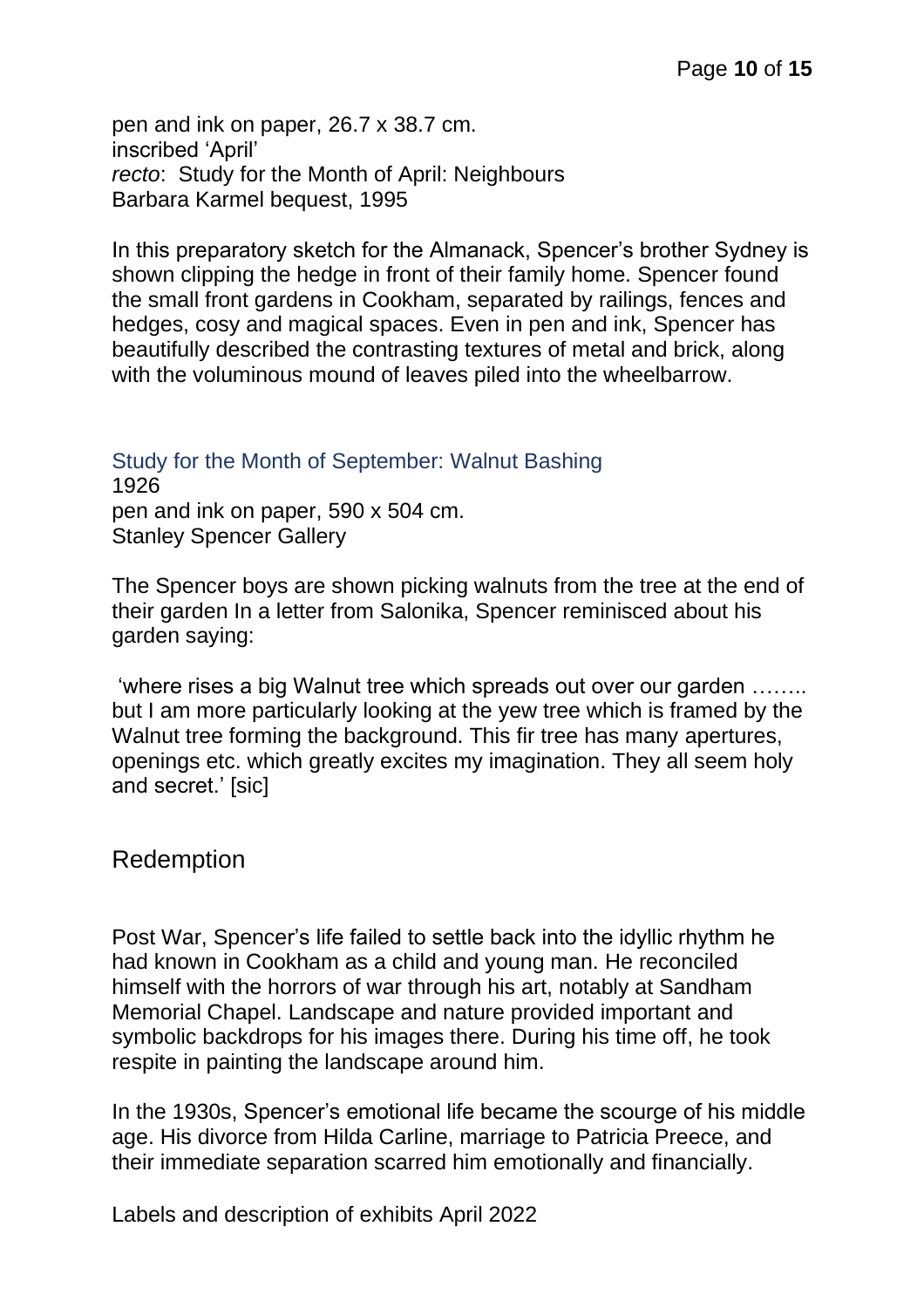Spencer's dealer, Arthur Tooth, helped him settle his financial situation and mange his clients. In his later years, he made a good living painting the natural environment for wealthy Cookham residents. Although some of these pictures were borne out of financial necessity, they were also a form of personal redemption.

#### <span id="page-10-0"></span>Cookham Rise: Cottages

c.1935-6 oil on canvas, 75.6 x 49.5 cm. Lady Margaret Hall, Oxford (Lynda Grier Collection)

The iron railing was an important part of Spencer's vision of Cookham, both mysterious and yet 'cosy'. This painting celebrates the beauty of the suburban garden, fusing landscape with intricate flower painting and still-life. Spencer has reveled in the textures of leaf, gravel, brick and wood.

<span id="page-10-1"></span>View from the Tennis Court, Cookham

1938 oil on canvas, 56 x 71 cm. private collection, on long term loan to the Stanley Spencer Gallery

This painting is almost dominated by the utilitarian fencing, which fills the foreground. Spencer has painted this as carefully as the profusion of trees and fields in the middle ground beyond. The startling void of the tennis court demonstrates Spencer's eye for artistic balance. This view was probably painted at Harwood House (now a nursing home), high up in Cookham Dean.

<span id="page-10-2"></span>Study for the Month of April: Clipping Privet Hedge

1926 pen and ink on paper, 26.7 x 38.7 cm. inscribed 'April' *recto*: Study for the Month of April: Neighbours Barbara Karmel bequest, 1995

In this preparatory sketch for the Almanack, Spencer's brother Sydney is shown clipping the hedge in front of their family home. Spencer found the small front gardens in Cookham, separated by railings, fences and hedges, cosy and magical spaces. Even in pen and ink, Spencer has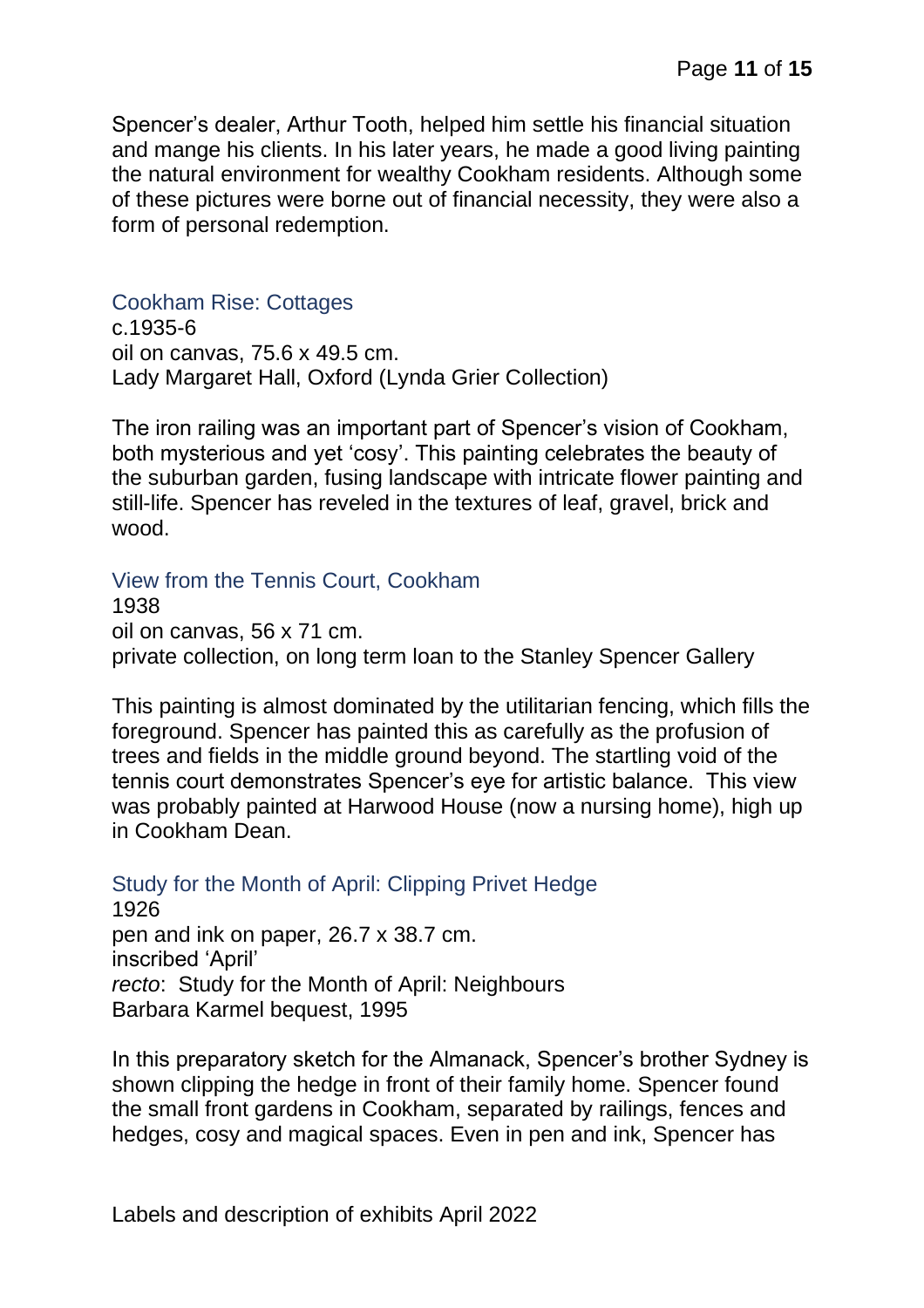beautifully described the contrasting textures of metal and brick, along with the voluminous mound of leaves piled into the wheelbarrow.

<span id="page-11-0"></span>Beacon Hill, near Burghclere 1927 oil on canvas, 46 x 61 cm. Barbara Karmel Bequest, 1995

In 1927 Spencer and his wife Hilda moved to Burghclere, where he was to paint his monumental murals for Sandham Memorial Chapel. Spencer still found time to sketch the landscape around him. This suggests that he was not so averse to painting 'potboilers' as he might have otherwise suggested. Beacon Hill is one of England's most famous hill forts.

<span id="page-11-1"></span>Bluebells, Cornflowers and Rhododendrons

1945 oil on canvas, 51 x 76 cm. British Council Collections

In a burst of idealism, Spencer has filled the canvas with spring flowers. It was painted in Glasgow, in the garden of his boarding house. At this time, he was Official War Artist, painting his iconic *Shipbuilding on the Clyde* series. During major commissions such as this, he often took time out to paint the natural world.

<span id="page-11-2"></span>Cookham from Englefield 1948 oil on canvas, 76.2 x 50.8 cm. private collection

The house belonged to Gerard Shiel, an avid collector and supporter of Spencer, who not only bought his earlier work but commissioned five works from him. Commissions like this gave Spencer financial stability during his last years. It is a technically accomplished work, with the highly detailed landscape and path receding into the distance, and a vast expanse of cloudscape above.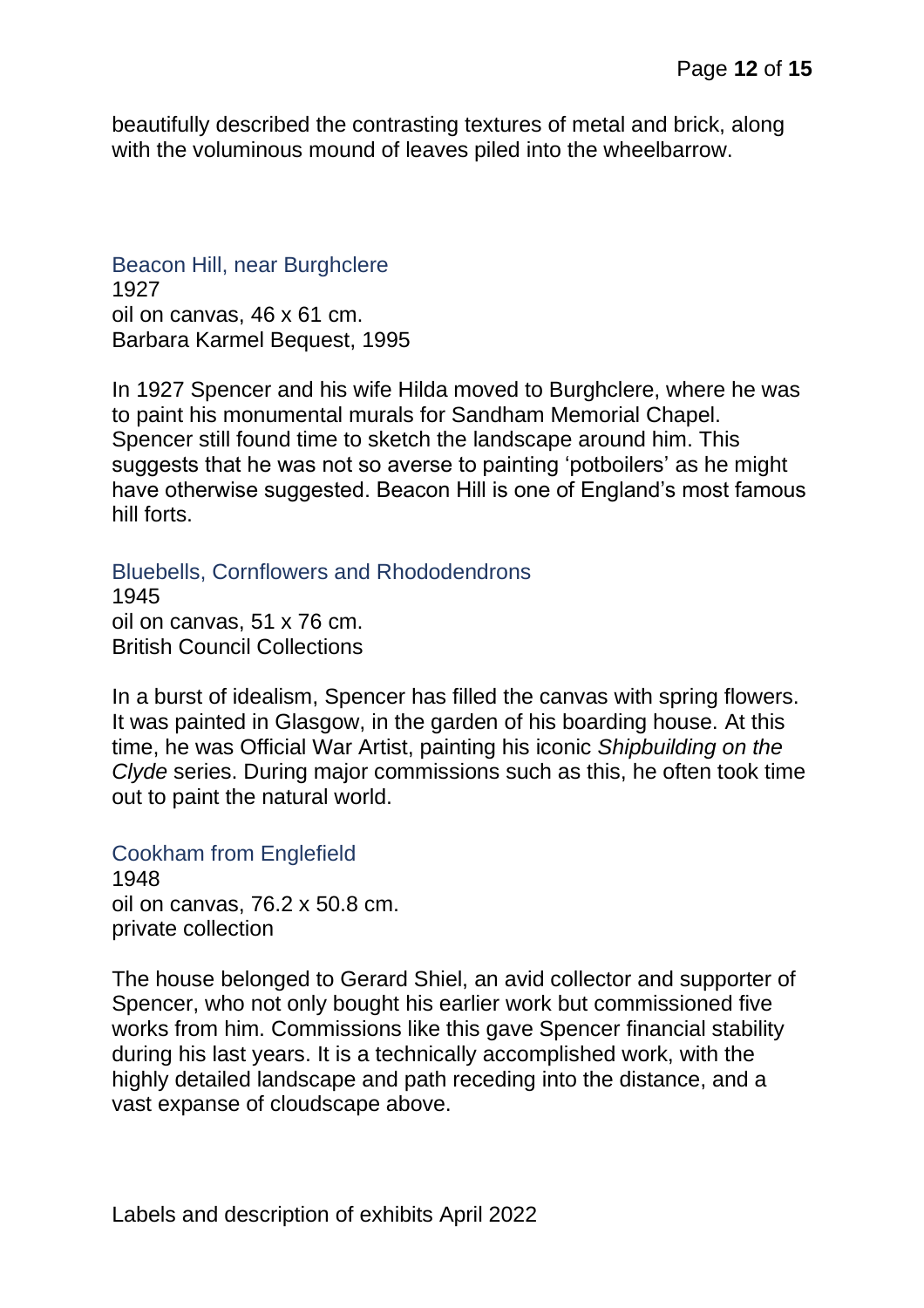<span id="page-12-0"></span>Englefield House, Cookham 1951 oil on canvas, 76.2 x 50.8 cm. private collection

This was the third picture that Spencer painted for Gerard Shiel. It was painted during July and August, with the wisteria just in second bloom. The density of detail was a painstaking exercise for the artist.

#### <span id="page-12-1"></span>The Foreshore at Whitehouse, Northern Ireland 1952 canvas on board, 30.5 x 40.6 cm. private collection

Spencer visited his elder brother Harold, in Ireland, a number of times in the early 1950s. It had been a difficult beginning to the decade; Hilda had died in 1950, and in 1951 he had stopped his annulment proceedings against Patricia. It must have been liberating to escape to the Irish coast, and Spencer was clearly captivated by the landscape there, painting a number of striking views.

<span id="page-12-2"></span>Clear acrylic display cabinet located at the top the stairs on the right-hand side of Mezzanine Floor

This displays a letter from Stanley Spencer to Desmond Chute.

A large print copy of this letter is available from the Custodian.

### <span id="page-12-3"></span>Sketch of a Rose

1959; signed and dated bottom right: *Stanley Spencer*/ *august 26th 59* Pen, ink and pencil on paper 436 x 538 mm.

This sensitive sketch, drawn perfunctorily in biro, sums up Spencer's appreciation for the natural world. He gave it to his friend and patron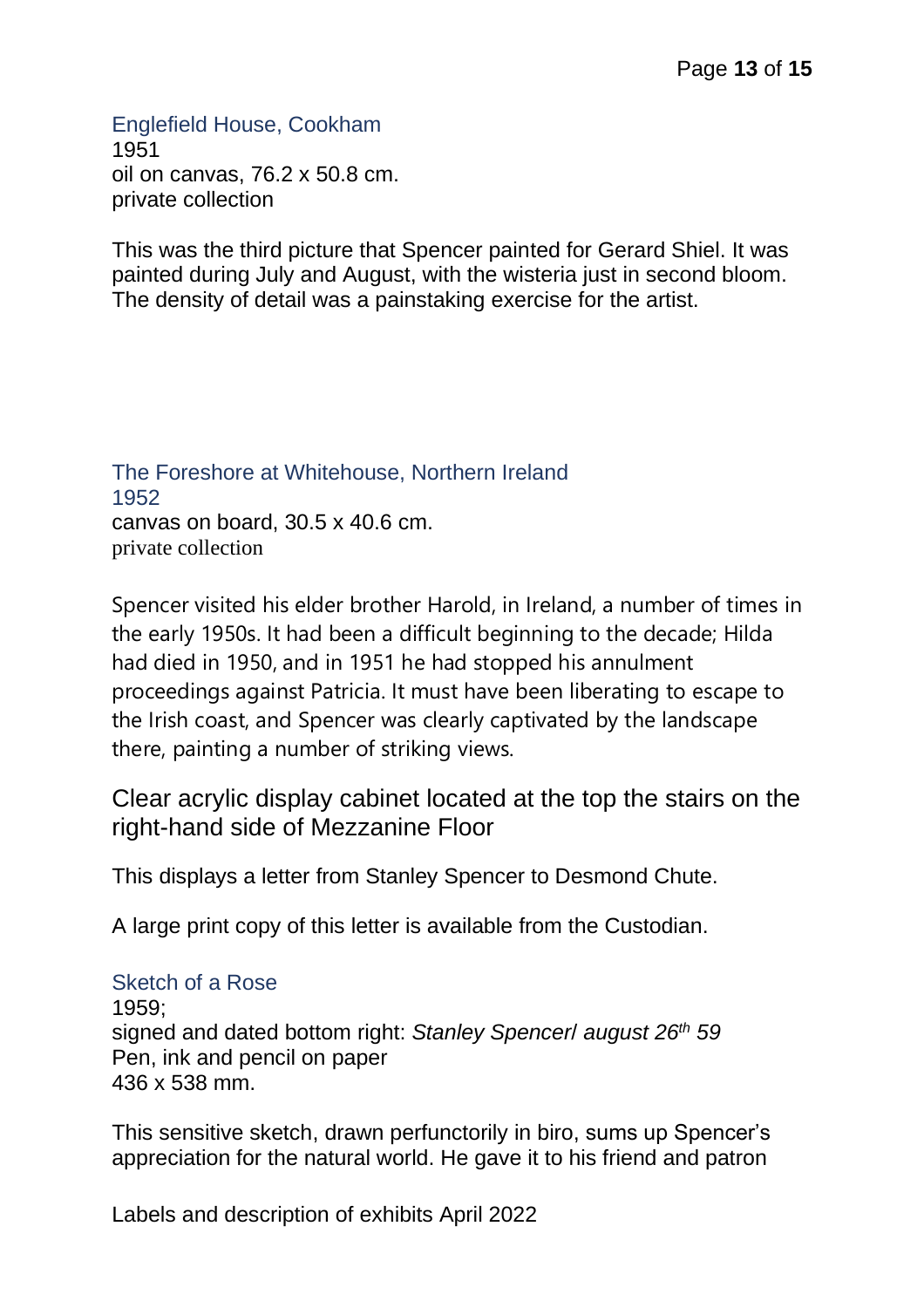Philip Metz, signing it for him to seal its authenticity and value. Spencer's bedroom in Fernlea had been covered in wallpaper with small roses.

<span id="page-13-0"></span>Portrait of Rachel Westropp 1959 Oil on canvas 590 x 406mm Private Collection

This is one of a number of portraits of female acquaintances of Stanley in the post-war period. Stanley captures Mrs Westropp in a 'head and shoulder' format dominating the foreground with Holy Trinity Church and graveyard and the adjacent house in the background with a soft, cloudy summer sky.. As usual with Stanley, the background is appropriate. Mrs Westropp is the Vicar of Holy Trinity's wife. She is wearing a blue knitted jumper over an open-necked patterned blouse with a single strand, choker pearl necklace.

## <span id="page-13-1"></span>Domestic Scene: At the Chest of Draws

1936 Signed and dated lower right, 'SS.36' Oil on canvas 508 x 660mm Private collection

This domestic scene shows Stanley and Hilda getting ready for a wedding. The two figures are interlinked with a diminutive Stanley crouched beneath an exaggerated, large woman – Hilda. She simultaneously chooses a collar from a bundle of collars and probably a shirt from the lower draw which is being opened by Stanley. In the background there is a red hot ware bottle nestling in an unmade bed.

<span id="page-13-2"></span>Photographs of Stanley Spencer. Photographer John Neal.

<span id="page-13-3"></span>Clear acrylic display cabinet is located on the Mezzanine Floor to the left of the stairs: